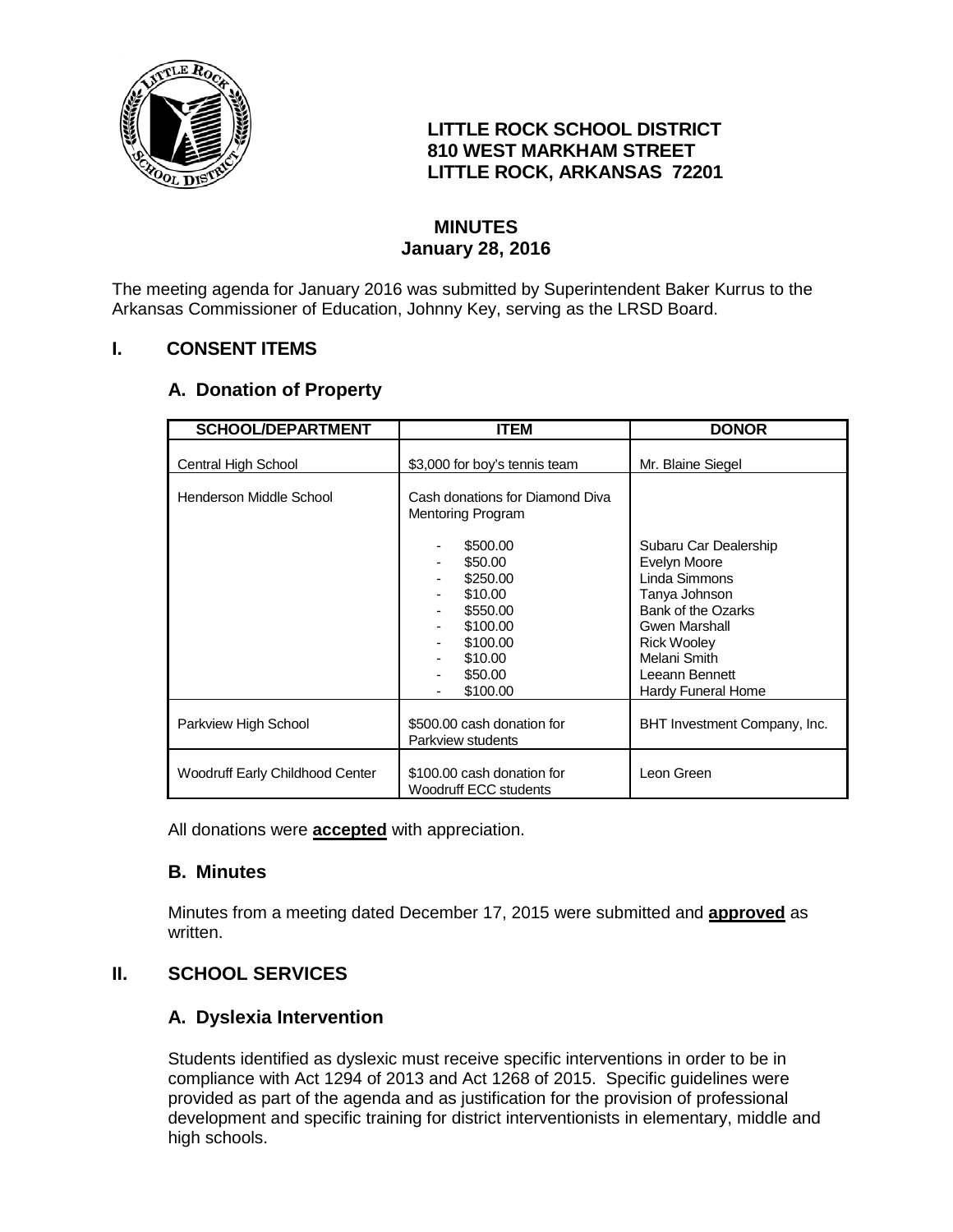A contract with The Institute for Multi-Sensory Education was provided for review in the amount of \$64,500. **Approval** of the commissioner was requested and **granted**.

#### **B. Reconfiguration Recommendations for Chicot and Watson to Chicot Pre-K Center / Chicot Elementary K – 5 and Watson Elementary K – 5**

Chicot and Watson were reconfigured in the 2007-08 school year to address their designation as in year 4 and 5 of school improvement. Watson was changed from a Pre-K through 5 to an intermediate school, grades 3 through 5. Chicot previously served Pre-K through 5, and was changed to a primary school, grades K through 2. The original intent was for Chicot to serve as the primary feeder school to Watson, however that was not the case and students completing the primary grades at Chicot were then assigned to several different elementary schools for grades 3 through 5. This configuration has not proven to be successful in providing the level of educational support desired.

Additional details and a timeline for the conversion were provided in the board's agenda. The recommendation included discontinuing the Pre-K center at Chicot and returning to a K through 5 elementary school. Watson will expand their grade capacity to also serve K through 5 elementary students.

Dr. Sadie Mitchell submitted the request for approval of the superintendent and the commissioner of education. It was **approved as submitted**.

# **C. Reconfiguration Recommendations for Geyer Springs Elementary**

Geyer Springs Elementary School was restructured during the 2014-15 school year to the Geyer Springs Gifted & Talented Academy. The school would have drawn GT students from across the district; however, changes were made to the initial plans to also include attendance zone students regardless of their GT status. During the 2015-16 school year, the total enrollment was 222, with only 89 of those students designated as gifted. Pre-K classrooms were added during the 2015-16 school year; however, enrollment still has not reached the anticipated level of operational efficiency.

A recommendation was submitted to convert Geyer Springs to a Pre-K Center, operating in a similar manner as Fair Park Early Childhood Center, Chicot Early Childhood Center, and Rockefeller Early Childhood Center. Current Geyer Springs students will be reassigned to available seats in their attendance zone or magnet schools.

The recommendation was **approved** as submitted.

#### **III. HUMAN RESOURCES**

#### **D. Personnel Changes**

Routine personnel changes were included in the agenda. All personnel changes were **approved** as submitted.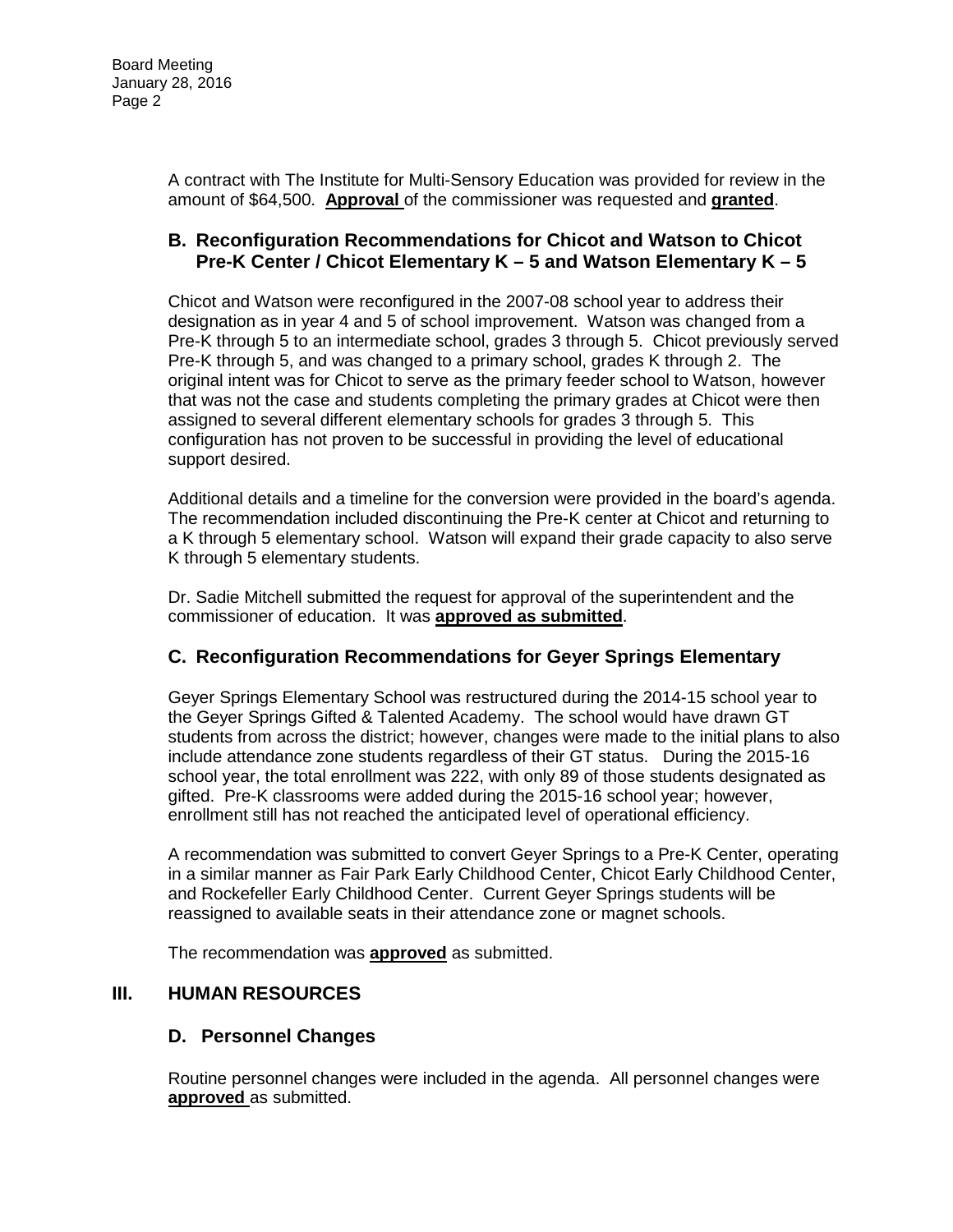#### **E. Student Calendar 2016-17**

The 2016-17 student calendar was submitted for review and approval. The calendar provides 178 student contact days, beginning on August 15, 2016. It was **approved**.

### **IV. FINANCE & SUPPORT SERVICES**

#### **A. Resolution Authorizing the Purchase of Property and the Execution of Documents**

The LRSD entered into a contract with Baptist Health to purchase property located at 5701 Ranch Drive in west Little Rock. The purchase price was \$11,500,000. A resolution was required authorizing the purchase and designating the person(s) authorized to execute documents required to finalize the purchase. The contract was signed by Superintendent Baker Kurrus, and the resolution **was adopted** by signature of Commissioner of Education, Mr. Johnny Key.

#### **B. Adoption of the LRSD Ten-Year Facilities Master Plan**

Act 1426 of 2005 requires each school district to submit a ten year facilities master plan bi-annually. The master plan identifies potential improvement projects and maintenance services provided by the school district. Board approval of the submission is required in order to comply with state statutes. The master plan was submitted for approval by adoption of a resolution. The resolution was part of the agenda, and was **adopted** by signature of the Commissioner of Education.

# **C. Electronic Transfer of Funds**

Act 989 of 2011 revised state statutes concerning the powers and duties of school district treasurers. The act clarified school district disbursements may be made by electronic transfer of funds if the transfers are initiated by the school district and authorized in writing by both the disbursing officer of the board and the superintendent of the school district.

The district's Chief Financial Officer recommended authorization for the district treasurer to initiate electronic funds transfers as necessary and appropriate for recurring fund disbursements. Authorization was **granted** as requested.

#### **D. Budget Transfer**

Board policy DBJ requires board approval when appropriating transfers of funds outside the adoption of the fiscal year budget. The superintendent or designee is allowed to make line item changes during the year; however, expenditures requiring a transfer in excess of \$50,000 will be approved by the board.

The Chief Financial Officer requested approval to transfer \$11,672,500 plus additional amounts for closing costs from the Operating Fund to the Building Fund for the purchase of real property located at 5701 Ranch Drive in Little Rock. Authorization was **granted**.